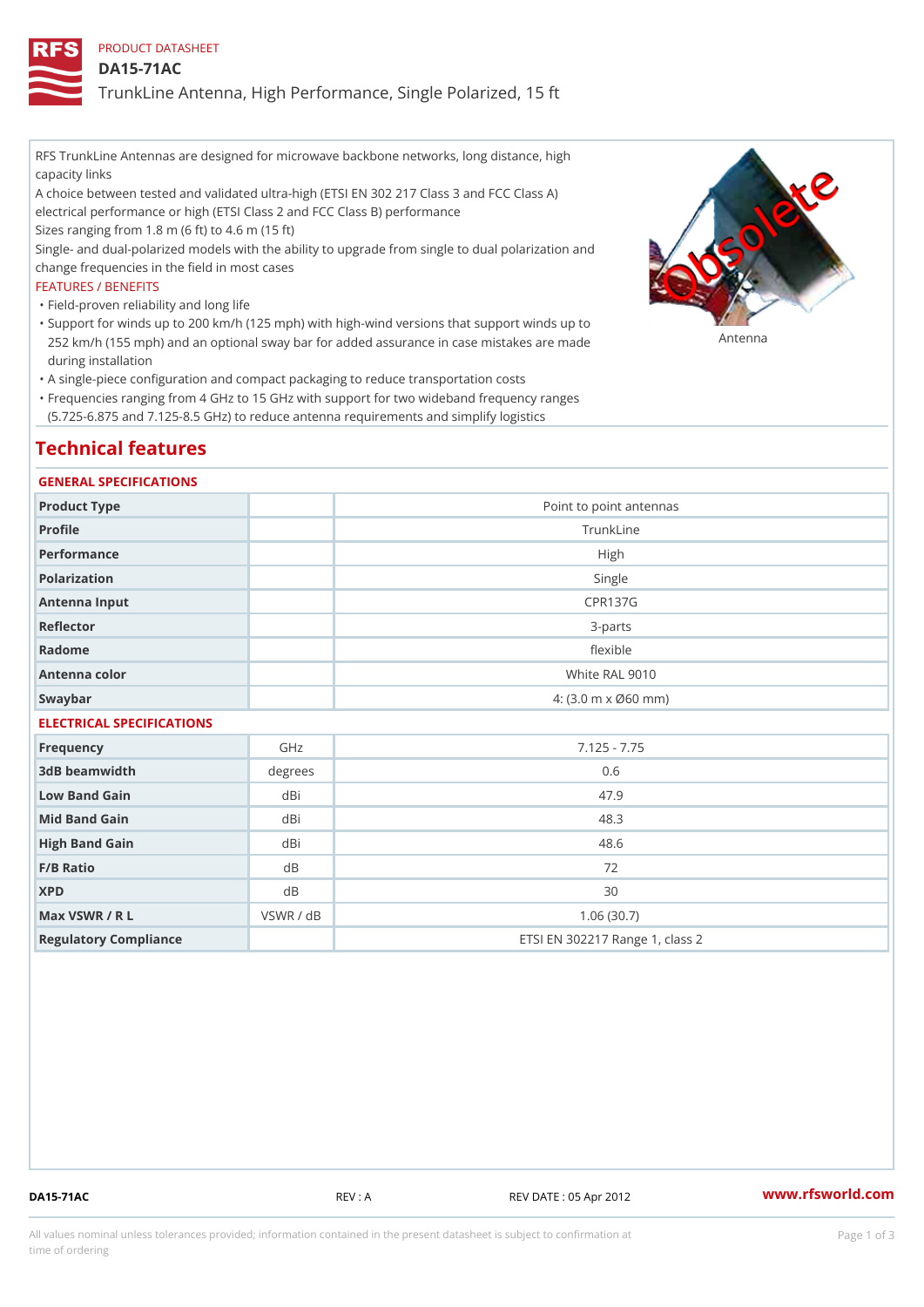### PRODUCT DATASHEET

DA15-71AC

TrunkLine Antenna, High Performance, Single Polarized, 15 ft

| Diameter                          | ft $(m)$     | 15(4.6)                                           |  |  |
|-----------------------------------|--------------|---------------------------------------------------|--|--|
| Elevation Adjustment              | degrees      | ± 5                                               |  |  |
| Azimuth Adjustment                | degrees      | ± 5                                               |  |  |
| Polarization Adjustment           | degrees      | ± 5                                               |  |  |
| Mounting Pipe Diameter<br>minimum | $mm$ (in)    | 219(8.6)                                          |  |  |
| Mounting Pipe Diameter<br>maximum | $mm$ (in)    | 219(8.6)                                          |  |  |
| Approximate Weight                | kg (lb)      | 750 (1650)                                        |  |  |
| Survival Windspeed                | $km/h$ (mph) | 200 (125)                                         |  |  |
| Operational Windspeed             | $km/h$ (mph) | 190(118)                                          |  |  |
| <b>STRUCTURE</b>                  |              |                                                   |  |  |
| Radome Material                   |              | PVC coated fabric                                 |  |  |
| FURTHER ACCESSORIES               |              |                                                   |  |  |
| optional Swaybar                  |              | 0: (not applicable)                               |  |  |
| Further Accessories               |              | SMA-SKO-UNIVERSAL-L : Universal sway bar fixation |  |  |

| Dimension A                                    | m m<br>(i n) | 4757 (188)  |
|------------------------------------------------|--------------|-------------|
| Dimension B                                    | m m<br>(i n) | 2360 (93.3) |
| Dimension C                                    | m m<br>(i n) | 855 (33.8)  |
| Dim D-<br>$219$ m m $(8.5$ in $)$ P iip $\geq$ | m m          | 294 (11.6)  |
| Dimension E                                    | m m<br>(i n) | 455 (17.9)  |
| Dimension F                                    | m m<br>(in   | 1690 (66.8) |

DA15-71AC REV : A REV : A REV DATE : 05 Apr 2012 WWW.rfsworld.com